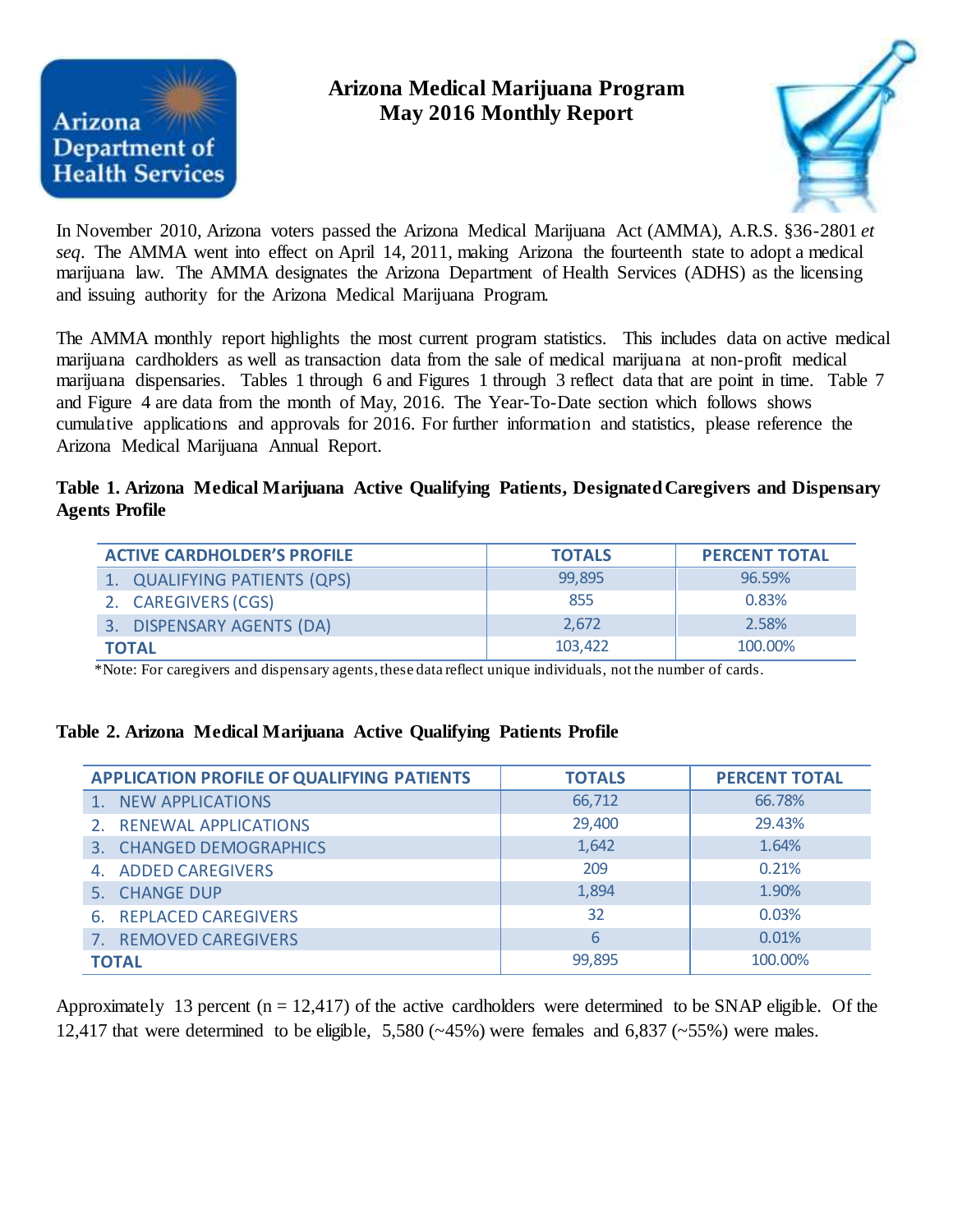| <b>CHARACTERISTICS OF ACTIVE CARDHOLDERS WHO</b><br><b>ARE QUALIFIED PATIENTS</b> | <b>TOTALS</b><br>$(N = 99,895)$ | <b>PERCENT TOTAL</b> |
|-----------------------------------------------------------------------------------|---------------------------------|----------------------|
| <b>PATIENT AGE-GROUPS</b>                                                         |                                 |                      |
| Less than 18 years                                                                | 155                             | 0.16%                |
| 18 to 30 years                                                                    | 24,789                          | 24.82%               |
| 31 to 40 years                                                                    | 20,430                          | 20.45%               |
| 41 to 50 years                                                                    | 15,720                          | 15.74%               |
| 51 to 60 years                                                                    | 18,401                          | 18.42%               |
| 61 to 70 years                                                                    | 15,942                          | 15.96%               |
| 71 to 80 years                                                                    | 3,674                           | 3.68%                |
| 81 and older                                                                      | 784                             | 0.78%                |
| <b>PATIENT GENDER</b>                                                             |                                 |                      |
| <b>Male</b>                                                                       | 64,514                          | 64.58%               |
| Female                                                                            | 35,381                          | 35.42%               |

# **Table 3. Arizona Medical Marijuana Active Qualifying Patients Characteristics**





**(N = 99,895)**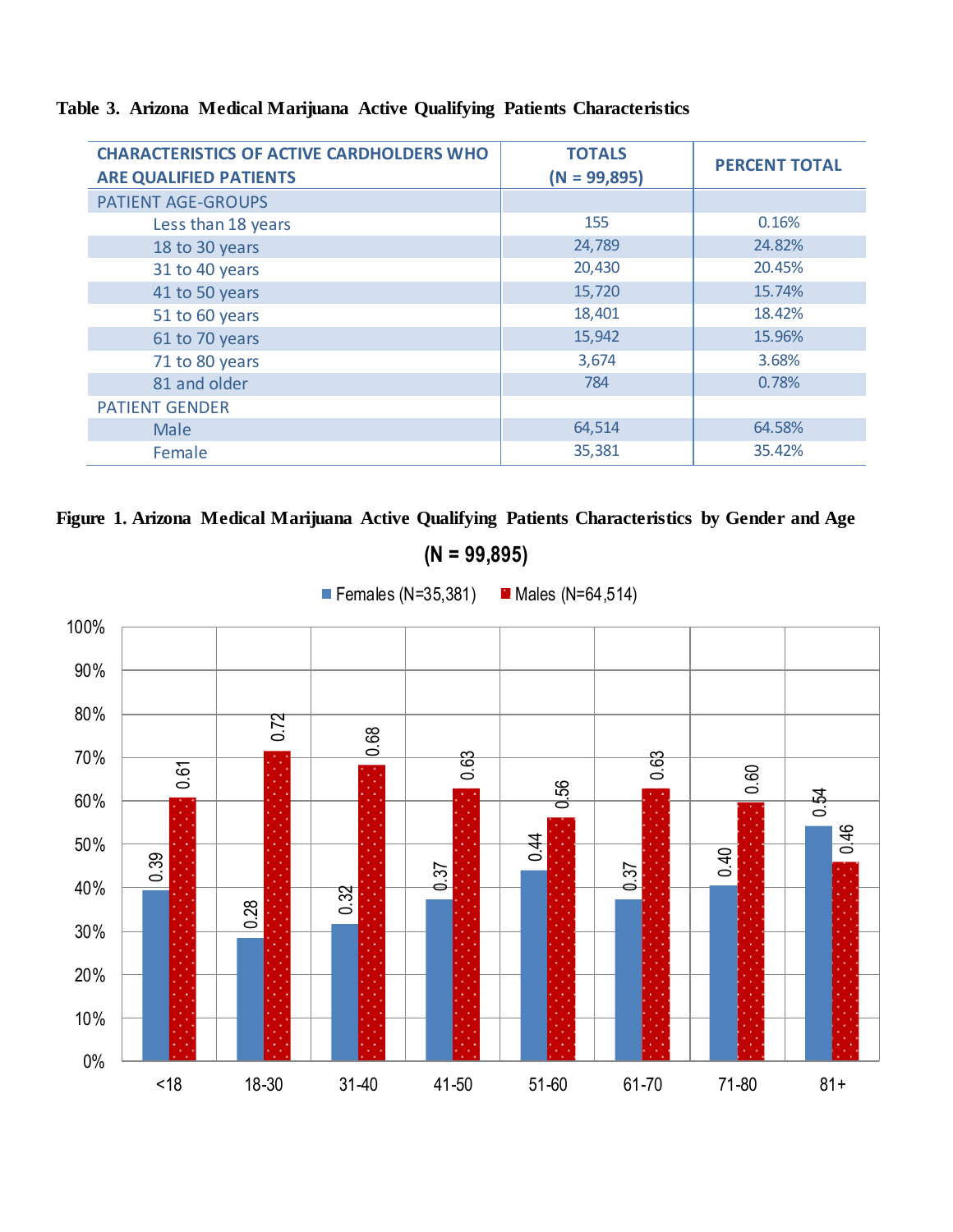# **Table 4. Arizona Medical Marijuana Active Qualifying Patients Medical Condition Profile**

| PATIENT MEDICAL CONDITION PROFILE OF ACTIVE CARDHOLDERS <sup>1</sup> | <b>TOTALS</b> | <b>PERCENT TOTAL</b> |
|----------------------------------------------------------------------|---------------|----------------------|
| <b>ALZHEIMERS</b>                                                    | 45            | 0.05%                |
| <b>CACHEXIA</b>                                                      | 93            | 0.09%                |
| <b>CANCER</b>                                                        | 2,719         | 2.72%                |
| <b>CHRONIC PAIN</b>                                                  | 81,082        | 81.17%               |
| <b>CROHN'S DISEASE</b>                                               | 409           | 0.41%                |
| <b>GLAUCOMA</b>                                                      | 708           | 0.71%                |
| <b>HEPATITIS C</b>                                                   | 837           | 0.84%                |
| <b>HIV/AIDS</b>                                                      | 461           | 0.46%                |
| <b>MUSCLE SPASMS</b>                                                 | 671           | 0.67%                |
| <b>NAUSEA</b>                                                        | 676           | 0.68%                |
| POST TRAUMATIC STRESS DISORVER (PTSD)                                | 1,171         | 1.17%                |
| <b>SCLEROSIS</b>                                                     | 29            | 0.03%                |
| <b>SEIZURES</b>                                                      | 858           | 0.86%                |
| <b>TWO OR MORE CONDITIONS</b>                                        | 10,136        | 10.15%               |
| <b>TOTAL</b><br>$\sqrt{2}$                                           | 99,895        | 100.00%              |

¶Unique debilitating conditions

# **Figure 2. Arizona Medical Marijuana Active Designated Caregiver Characteristics by Gender and Age**



**(N = 854)**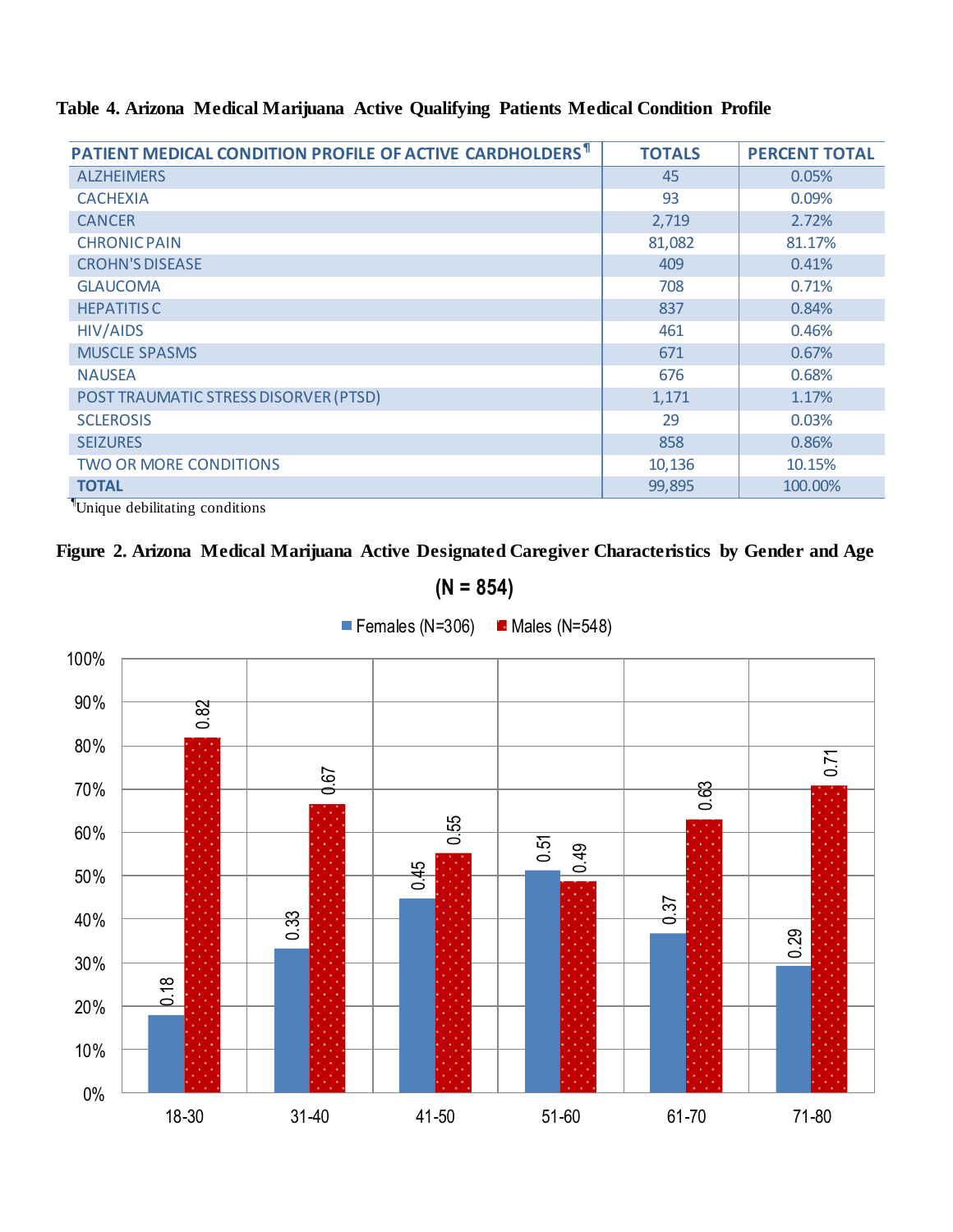#### **Table 5. Arizona Medical Marijuana Active Qualifying Patients and Designated Caregivers Authorized for Cultivation**

| <b>ACTIVE CARDHOLDERS CULTIVATION STATUS</b> | <b>TOTALS</b> | <b>PERCENT TOTAL</b> |
|----------------------------------------------|---------------|----------------------|
| QUALIFYING PATIENTS (N = 99,895)             | 1.370         | 1.37%                |
| CAREGIVERS (N = 855)                         | 447           | 52.34%               |

# **Table 6. Frequency and Percent of Total Frequency of Qualifying Patients per County of Residence**

| <b>COUNTY</b>            | <b>QUALIFYING PATIENTS</b> | <b>CAREGIVERS</b>     | <b>DISPENSARY AGENTS</b> |
|--------------------------|----------------------------|-----------------------|--------------------------|
| <b>APACHE COUNTY</b>     | 749                        | <b>COUNT UNDER 20</b> | <b>COUNT UNDER 20</b>    |
| <b>COCHISE COUNTY</b>    | 1,491                      | <b>COUNT UNDER 20</b> | <b>COUNT UNDER 20</b>    |
| <b>COCONINO COUNTY</b>   | 2,537                      | 36                    | 112                      |
| <b>GILA COUNTY</b>       | 1,123                      | <b>COUNT UNDER 20</b> | 29                       |
| <b>GRAHAM COUNTY</b>     | 379                        | <b>COUNT UNDER 20</b> | <b>COUNT UNDER 20</b>    |
| <b>GREENLEE COUNTY</b>   | 129                        | <b>COUNT UNDER 20</b> | <b>COUNT UNDER 20</b>    |
| LA PAZ COUNTY            | 262                        | <b>COUNT UNDER 20</b> | <b>COUNT UNDER 20</b>    |
| <b>MARICOPA COUNTY</b>   | 62,173                     | 546                   | 1,658                    |
| <b>MOHAVE COUNTY</b>     | 3,784                      | <b>COUNT UNDER 20</b> | 102                      |
| <b>NAVAJO COUNTY</b>     | 1,408                      | 23                    | 64                       |
| <b>PIMA COUNTY</b>       | 13,390                     | 91                    | 311                      |
| <b>PINALCOUNTY</b>       | 5,252                      | 38                    | 98                       |
| <b>SANTA CRUZ COUNTY</b> | 332                        | <b>COUNT UNDER 20</b> | 35                       |
| YAVAPAI COUNTY           | 5,616                      | 65                    | 182                      |
| <b>YUMA COUNTY</b>       | 1,197                      | <b>COUNT UNDER 20</b> | <b>COUNT UNDER 20</b>    |
| <b>TOTAL</b>             | 99,822                     | 848                   | 2,645                    |

\*Note: 32 active patients have not been assigned to counties due to spatial precision of their residence address.

#### **Table 7. Type and Amount of Transactions at Medical Marijuana Dispensaries in May, 2016**

| <b>TYPE OF TRANSACTION</b>  | <b>OUNCES (02.)</b> | <b>POUNDS</b> |
|-----------------------------|---------------------|---------------|
| <b>MARIJUANA</b>            | 69,213.85           | 4.325.87      |
| <b>MARIJUANA EDIBLE</b>     | 4,754.13            | 297.13        |
| <b>MARIJUANA OTHER</b>      | 1,621.58            | 101.35        |
| <b>TOTAL MARIJUANA SOLD</b> | 75,589.56           | 4.724.35      |

†Amounts have been rounded and may not added to exact totals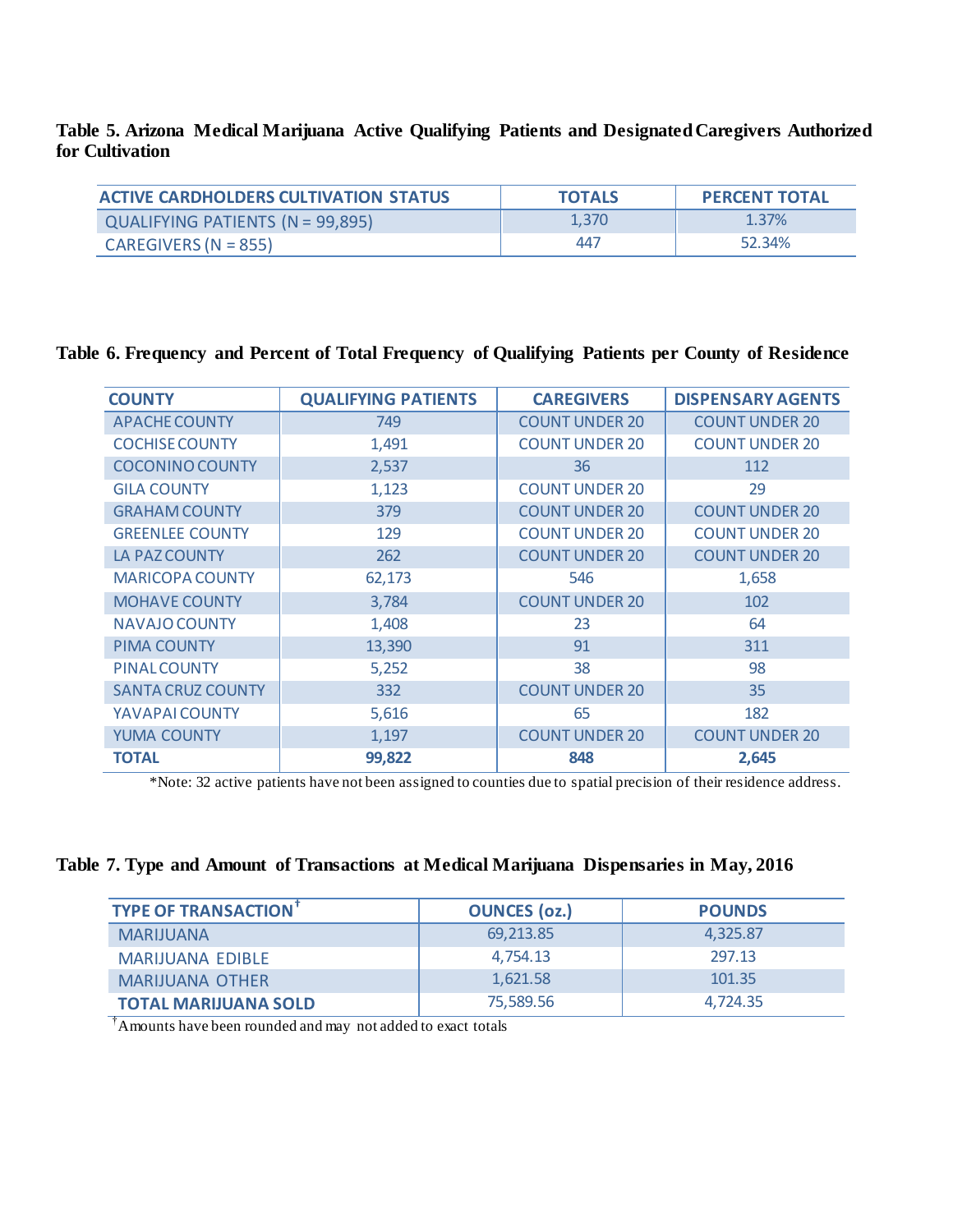

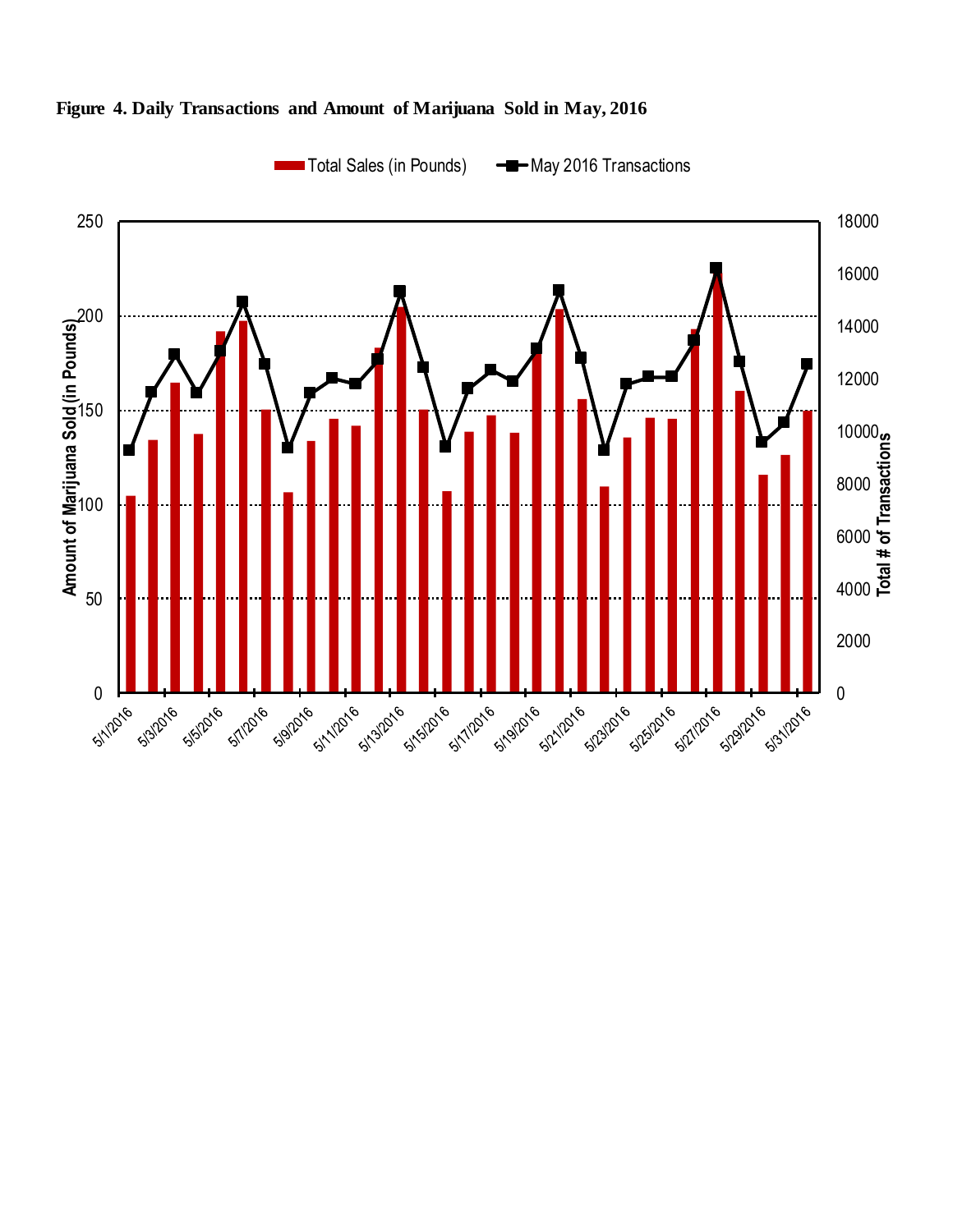## **YEAR TO DATE**

#### **Table 1a. Arizona Medical Marijuana Applications Received- Application Profile**

| <b>APPLICATIONS RECEIVED CARDHOLDER PROFILE</b> | <b>TOTALS</b> | <b>PERCENT TOTAL</b> |
|-------------------------------------------------|---------------|----------------------|
| <b>QUALIFYING PATIENTS (QPS)</b>                | 53,203        | 94.93%               |
| <b>CAREGIVERS (CGS)</b>                         | 990           | 1.77%                |
| <b>DISPENSARY AGENTS (DAS)</b>                  | 1.850         | 3.30%                |
| <b>TOTAL</b>                                    | 56,043        | 100.00%              |

\*Note: For caregivers and dispensary agents, these data reflect unique individuals, not the number of cards.

#### **Table 1b. Arizona Medical Marijuana Licensed Qualifying Patients, Designated Caregivers and Dispensary Agents Profile**

| <b>APPLICATIONS APPROVED CARDHOLDER PROFILE</b> | <b>TOTALS</b> | <b>PERCENT TOTAL</b> |
|-------------------------------------------------|---------------|----------------------|
| <b>QUALIFYING PATIENTS (QPS)</b>                | 51,993        | 95.21%               |
| <b>CAREGIVERS (CGS)</b>                         | 905           | 1.66%                |
| <b>DISPENSARY AGENTS (DAS)</b>                  | 1,713         | 3.14%                |
| <b>TOTAL</b>                                    | 54,611        | 100.00%              |

\*Note: For caregivers and dispensary agents, these data reflect unique individuals, not the number of cards.

#### **Table 2a. Arizona Medical Marijuana Licensed Qualifying Patient Profile**

| <b>APPLICATIONS RECEIVED FOR QUALIFYING PATIENTS</b> | <b>TOTALS</b> | <b>PERCENT TOTAL</b> |
|------------------------------------------------------|---------------|----------------------|
| <b>NEW APPLICATIONS</b>                              | 33,277        | 64.00%               |
| <b>RENEWAL APPLICATIONS</b>                          | 15,785        | 30.36%               |
| <b>CHANGED DEMOGRAPHICS</b>                          | 1,265         | 2.43%                |
| <b>ADDED CAREGIVERS</b>                              | 158           | 0.30%                |
| <b>CHANGE DUP</b>                                    | 1,458         | 2.80%                |
| <b>REPLACED CAREGIVERS</b>                           | 39            | 0.08%                |
| <b>REMOVED CAREGIVERS</b>                            | 11            | 0.02%                |
| <b>TOTAL</b>                                         | 51,993        | 100.00%              |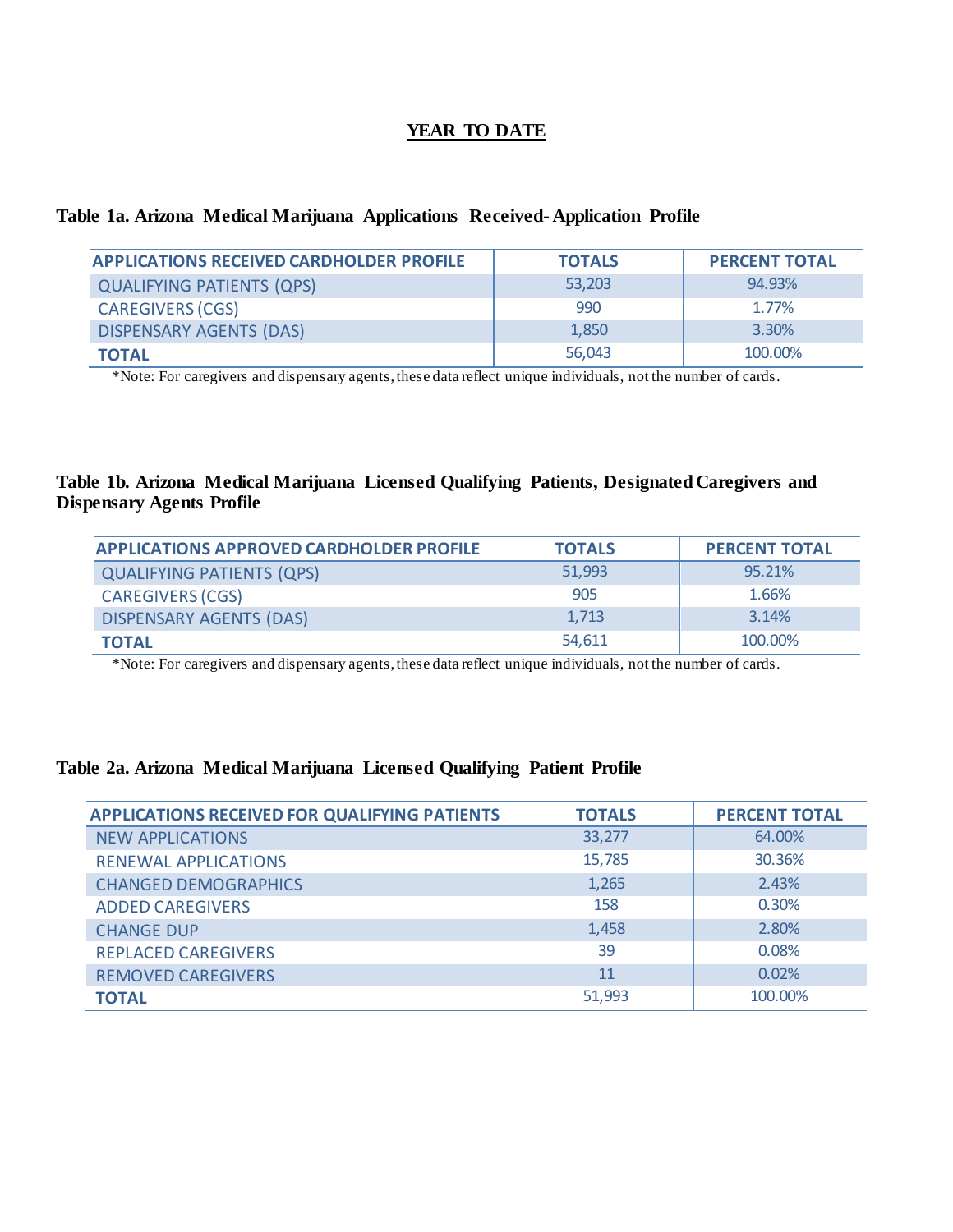| <b>CHARACTERISTICS OF APPLICATIONS RECEIVED WHO ARE</b><br><b>QUALIFIED PATIENTS</b> | <b>TOTALS</b><br>$(N = 53,203)$ | <b>PERCENT TOTAL</b> |
|--------------------------------------------------------------------------------------|---------------------------------|----------------------|
| <b>PATIENT AGE-GROUPS</b>                                                            |                                 |                      |
| Less than 18 years                                                                   | 84                              | 0.16%                |
| 18 to 30 years                                                                       | 14,716                          | 27.66%               |
| 31 to 40 years                                                                       | 11,151                          | 20.96%               |
| 41 to 50 years                                                                       | 8,029                           | 15.09%               |
| 51 to 60 years                                                                       | 9,220                           | 17.33%               |
| 61 to 70 years                                                                       | 7,845                           | 14.75%               |
| 71 to 80 years                                                                       | 1,800                           | 3.38%                |
| 81 and older                                                                         | 358                             | 0.67%                |
| <b>PATIENT GENDER</b>                                                                |                                 |                      |
| <b>Male</b>                                                                          | 34,193                          | 64.27%               |
| Female                                                                               | 19,010                          | 35.73%               |

# **Table 3a. Arizona Medical Marijuana Applications Received- Patient Characteristics**

# **Table 3b. Arizona Medical Marijuana Licensed Qualifying Patient Characteristics**

| <b>CHARACTERISTICS OF APPROVED APPLICATIONS WHO ARE</b><br><b>QUALIFIED PATIENTS</b> | <b>TOTALS</b><br>$(N = 51,993)$ | <b>PERCENT TOTAL</b> |
|--------------------------------------------------------------------------------------|---------------------------------|----------------------|
| PATIENT AGE-GROUPS                                                                   |                                 |                      |
| Less than 18 years                                                                   | 71                              | 0.14%                |
| 18 to 30 years                                                                       | 14,400                          | 27.70%               |
| 31 to 40 years                                                                       | 10,931                          | 21.02%               |
| 41 to 50 years                                                                       | 7,853                           | 15.10%               |
| 51 to 60 years                                                                       | 8,989                           | 17.29%               |
| 61 to 70 years                                                                       | 7,643                           | 14.70%               |
| 71 to 80 years                                                                       | 1,758                           | 3.38%                |
| 81 and older                                                                         | 348                             | 0.67%                |
| <b>PATIENT GENDER</b>                                                                |                                 |                      |
| Male                                                                                 | 33,377                          | 64.20%               |
| Female                                                                               | 18,616                          | 35.80%               |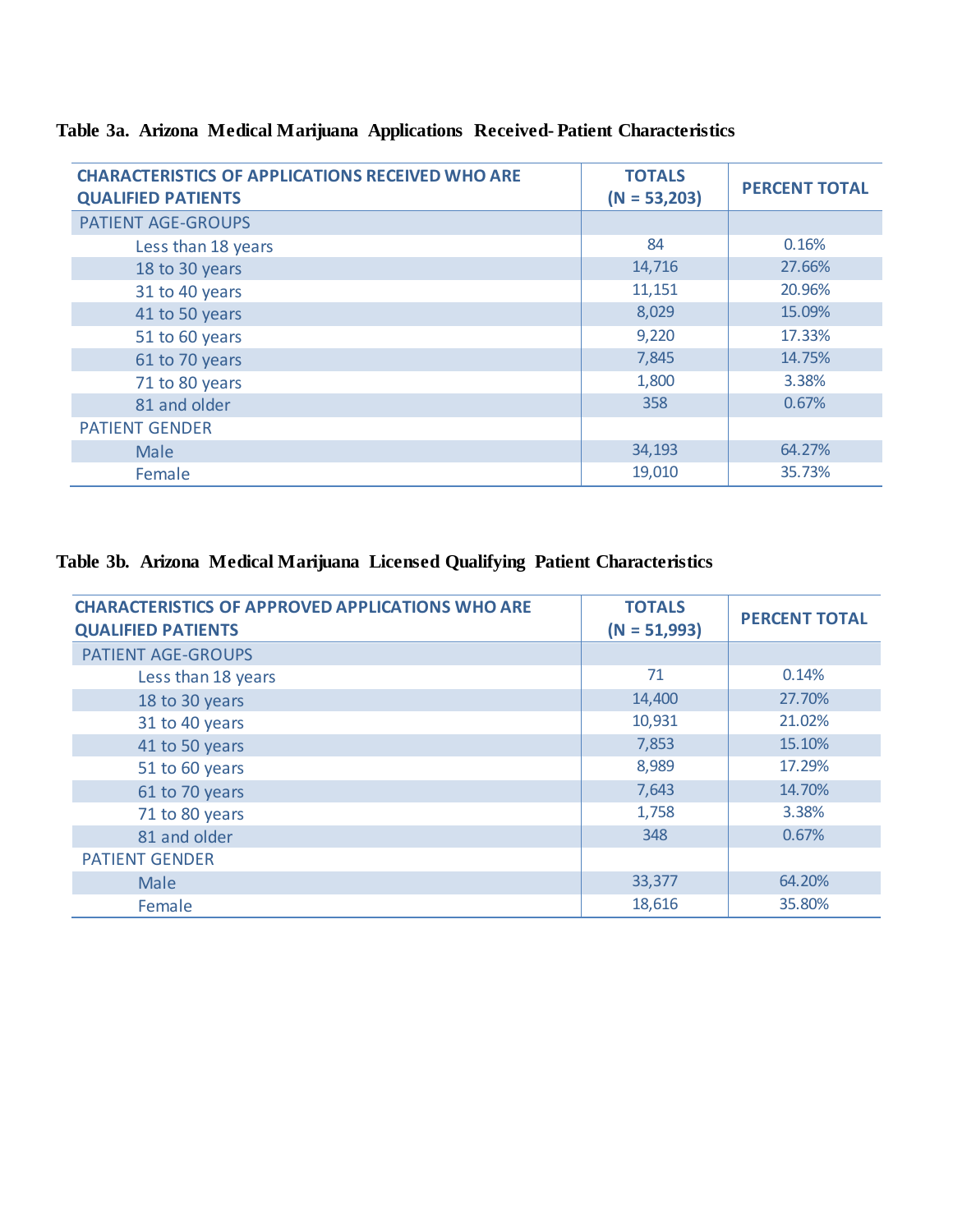

**Figure 1a. Arizona Medical Marijuana Applications Received- Patient Characteristics by Gender and Age**

|  | $(N = 51,993)$ |  |  |
|--|----------------|--|--|
|--|----------------|--|--|

Females (N=18,616) Males (N=33,377)

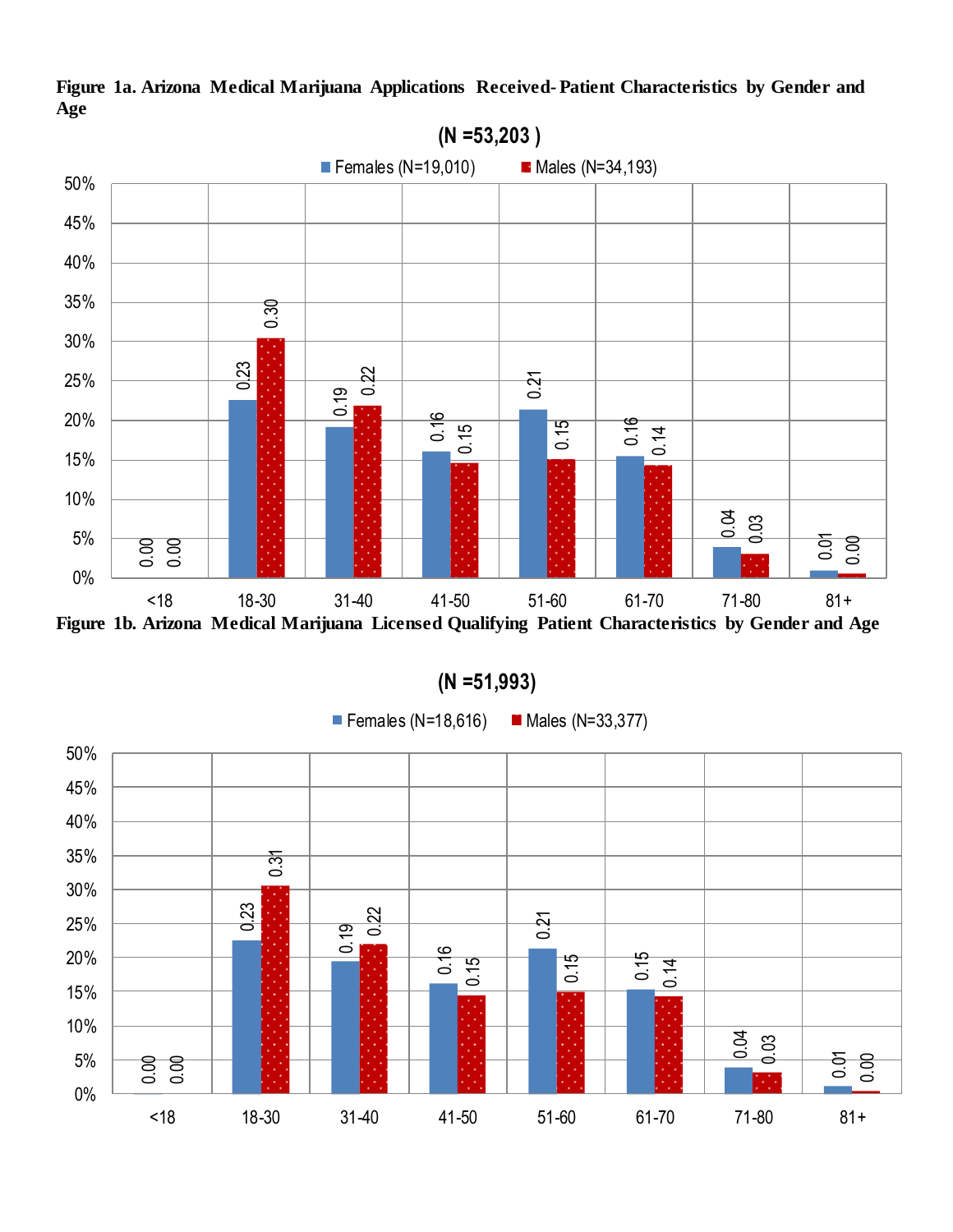



**(N = 905)**

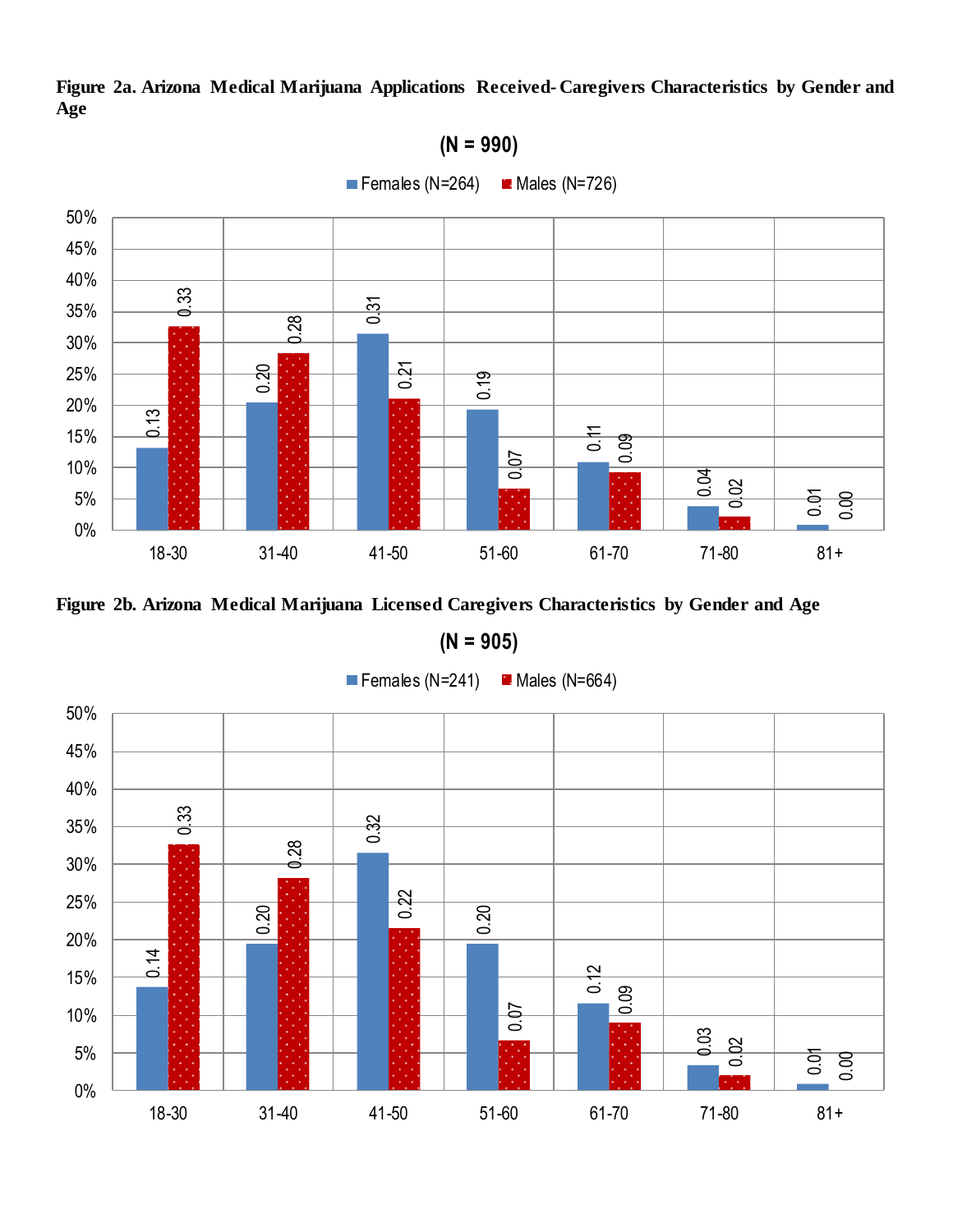# **Table 4a. Arizona Medical Marijuana Applications Received- Patient Medical Conditions Profile**

| PATIENT MEDICAL CONDITION PROFILE OF APPLICATIONS | <b>TOTALS</b> | <b>PERCENT TOTAL</b> |
|---------------------------------------------------|---------------|----------------------|
| <b>RECEIVED<sup>1</sup></b>                       |               |                      |
| <b>ALZHEIMERS</b>                                 | 26            | 0.05%                |
| <b>CACHEXIA</b>                                   | 40            | 0.08%                |
| <b>CANCER</b>                                     | 1,420         | 2.67%                |
| <b>CHRONIC PAIN</b>                               | 43,506        | 81.77%               |
| <b>CROHN'S DISEASE</b>                            | 230           | 0.43%                |
| <b>GLAUCOMA</b>                                   | 368           | 0.69%                |
| <b>HEPATITIS C</b>                                | 418           | 0.79%                |
| <b>HIV/AIDS</b>                                   | 239           | 0.45%                |
| <b>MUSCLE SPASMS</b>                              | 336           | 0.63%                |
| <b>NAUSEA</b>                                     | 331           | 0.62%                |
| POST TRAUMATIC STRESS DISORVER (PTSD)             | 694           | 1.30%                |
| <b>SCLEROSIS</b>                                  | 14            | 0.03%                |
| <b>SEIZURES</b>                                   | 459           | 0.86%                |
| <b>TWO OR MORE CONDITIONS</b>                     | 5,122         | 9.63%                |
| <b>TOTAL</b>                                      | 53,203        | 100.00%              |

¶Unique debilitating conditions

# **Table 4b. Arizona Medical Marijuana Licensed Qualifying Patients Medical Conditions Profile**

| PATIENT MEDICAL CONDITION PROFILE OF APPLICATIONS<br><b>APPROVED<sup>1</sup></b>                             | <b>TOTALS</b> | <b>PERCENT TOTAL</b> |
|--------------------------------------------------------------------------------------------------------------|---------------|----------------------|
| <b>ALZHEIMERS</b>                                                                                            | 23            | 0.04%                |
| <b>CACHEXIA</b>                                                                                              | 39            | 0.08%                |
| <b>CANCER</b>                                                                                                | 1,381         | 2.66%                |
| <b>CHRONIC PAIN</b>                                                                                          | 42,579        | 81.89%               |
| <b>CROHN'S DISEASE</b>                                                                                       | 225           | 0.43%                |
| <b>GLAUCOMA</b>                                                                                              | 361           | 0.69%                |
| <b>HEPATITISC</b>                                                                                            | 409           | 0.79%                |
| <b>HIV/AIDS</b>                                                                                              | 230           | 0.44%                |
| <b>MUSCLE SPASMS</b>                                                                                         | 329           | 0.63%                |
| <b>NAUSEA</b>                                                                                                | 325           | 0.63%                |
| POST TRAUMATIC STRESS DISORVER (PTSD)                                                                        | 678           | 1.30%                |
| <b>SCLEROSIS</b>                                                                                             | 14            | 0.03%                |
| <b>SEIZURES</b>                                                                                              | 447           | 0.86%                |
| <b>TWO OR MORE CONDITIONS</b>                                                                                | 4,953         | 9.53%                |
| <b>TOTAL</b><br>$\overline{\P_{\tau} \cdot \ldots}$<br>$\sim$ $\sim$ $\sim$ $\sim$ $\sim$ $\sim$<br>$\cdots$ | 51,993        | 100.00%              |

¶Unique debilitating conditions